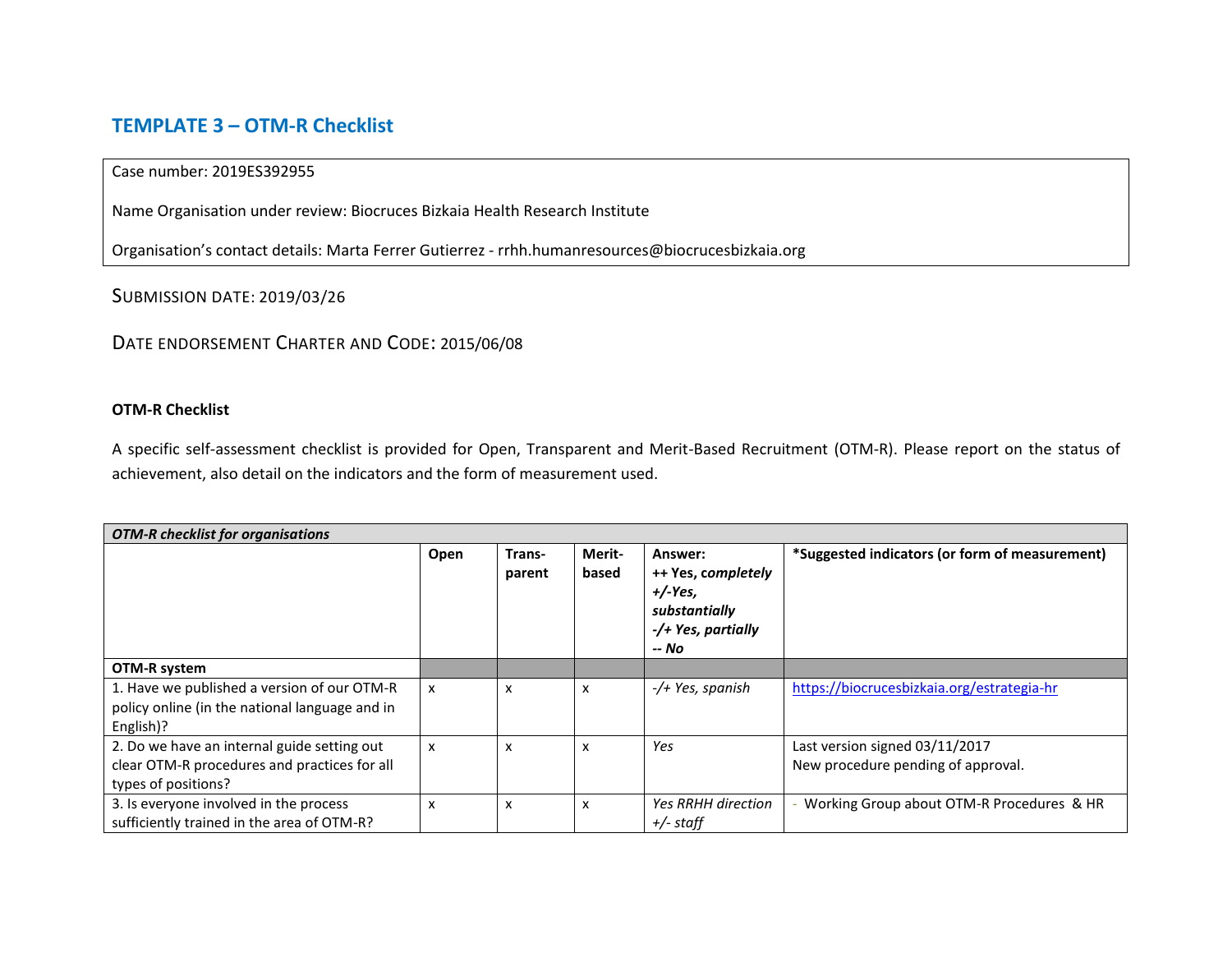| 4. Do we make (sufficient) use of e-recruitment<br>tools? | $\pmb{\chi}$       | X                |                           | $++$<br>$-$ /+           | All our recruitment processes use our Web Tool<br>https://biocrucesbizkaia.org/web/biocruces/servici<br>os/empleo-activas |
|-----------------------------------------------------------|--------------------|------------------|---------------------------|--------------------------|---------------------------------------------------------------------------------------------------------------------------|
|                                                           |                    |                  |                           |                          |                                                                                                                           |
| 5. Do we have a quality control system for                | X                  | X                | $\pmb{\times}$            | $+/-$                    | Quality Sistem of IIS Biocruces Bizkaia and Working                                                                       |
| OTM-R in place?                                           |                    |                  |                           |                          | Group about OTM- R procedures & HR                                                                                        |
| 6. Does our current OTM-R policy encourage                | $\pmb{\mathsf{x}}$ | $\boldsymbol{x}$ | $\mathsf{x}$              | $++$                     | All our recruitments process have been applied by                                                                         |
| external candidates to apply?                             |                    |                  |                           |                          | external candidates                                                                                                       |
| 7. Is our current OTM-R policy in line with               | $\mathsf{x}$       | $\mathsf{x}$     | $\mathsf{x}$              | $++$                     | IIS Biocruces Bizkaia apply for Ikerbasque y                                                                              |
| policies to attract researchers from abroad?              |                    |                  |                           |                          | European calls                                                                                                            |
| 8. Is our current OTM-R policy in line with               | $\pmb{\mathsf{x}}$ | $\pmb{\times}$   | $\pmb{\times}$            | $++$                     | Active policy for disabled persons. Women are                                                                             |
| policies to attract underrepresented groups?              |                    |                  |                           | $+/-$                    | higly represented in the IIS Biocruces Bizkakia                                                                           |
| 9. Is our current OTM-R policy in line with               | $\pmb{\times}$     | $\pmb{\times}$   | $\boldsymbol{\mathsf{x}}$ | $++$                     | All our recruitments process have been applied by                                                                         |
| policies to provide attractive working                    |                    |                  |                           |                          | external candidates                                                                                                       |
| conditions for researchers?                               |                    |                  |                           |                          |                                                                                                                           |
| 10. Do we have means to monitor whether the               |                    |                  |                           | $\overline{\phantom{a}}$ | Trend in the internal scores assigned by the                                                                              |
| most suitable researchers apply?                          |                    |                  |                           |                          | <b>Evaluation Committee applicants</b>                                                                                    |
|                                                           |                    |                  |                           |                          | Trend in the number of applicants who reach the                                                                           |
|                                                           |                    |                  |                           |                          | expected threshold                                                                                                        |
| Advertising and application phase                         |                    |                  |                           |                          |                                                                                                                           |
| 11. Do we have clear guidelines or templates              | $\pmb{\times}$     | $\pmb{\times}$   |                           | $++$                     | Profile of the Job Template                                                                                               |
| (e.g., EURAXESS) for advertising positions?               |                    |                  |                           |                          |                                                                                                                           |
| $12.$ Do we include in the job advertisement              | $\pmb{\times}$     | $\pmb{\times}$   |                           | $++$                     | Profile of the Job Template                                                                                               |
| references/links to all the elements foreseen in          |                    |                  |                           |                          |                                                                                                                           |
| the relevant section of the toolkit?                      |                    |                  |                           |                          |                                                                                                                           |
| 13. Do we make full use of EURAXESS to ensure             | $\pmb{\mathsf{x}}$ | $\pmb{\times}$   |                           | $-$ /+                   | We are increasing the use of Euraxess. Our Target                                                                         |
| our research vacancies reach a wider                      |                    |                  |                           |                          | is a full use in a middle term.                                                                                           |
| audience?                                                 |                    |                  |                           |                          |                                                                                                                           |
| 14. Do we make use of other job advertising               | $\pmb{\mathsf{x}}$ | X                |                           | $-$ /+                   | Bizkaia Talent, UPV/EHU foro de empleo                                                                                    |
| tools?                                                    |                    |                  |                           |                          |                                                                                                                           |
| 15. Do we keep the administrative burden to a             | $\pmb{\times}$     |                  |                           | $++$                     | In the application the candidates only have to fill                                                                       |
| minimum for the candidate?                                |                    |                  |                           |                          | our templates and attach their CV                                                                                         |
| Selection and evaluation phase                            |                    |                  |                           |                          |                                                                                                                           |
| 16. Do we have clear rules governing the                  |                    | X                | $\pmb{\times}$            | $++$                     | Last version signed 03/11/2017                                                                                            |
| appointment of selection committees?                      |                    |                  |                           |                          | New procedure finished, pending of approval.                                                                              |
| 17. Do we have clear rules concerning the                 |                    | X                | $\pmb{\times}$            | $++$                     | <b>OTM-R Policy</b>                                                                                                       |
| composition of selection committees?                      |                    |                  |                           |                          |                                                                                                                           |